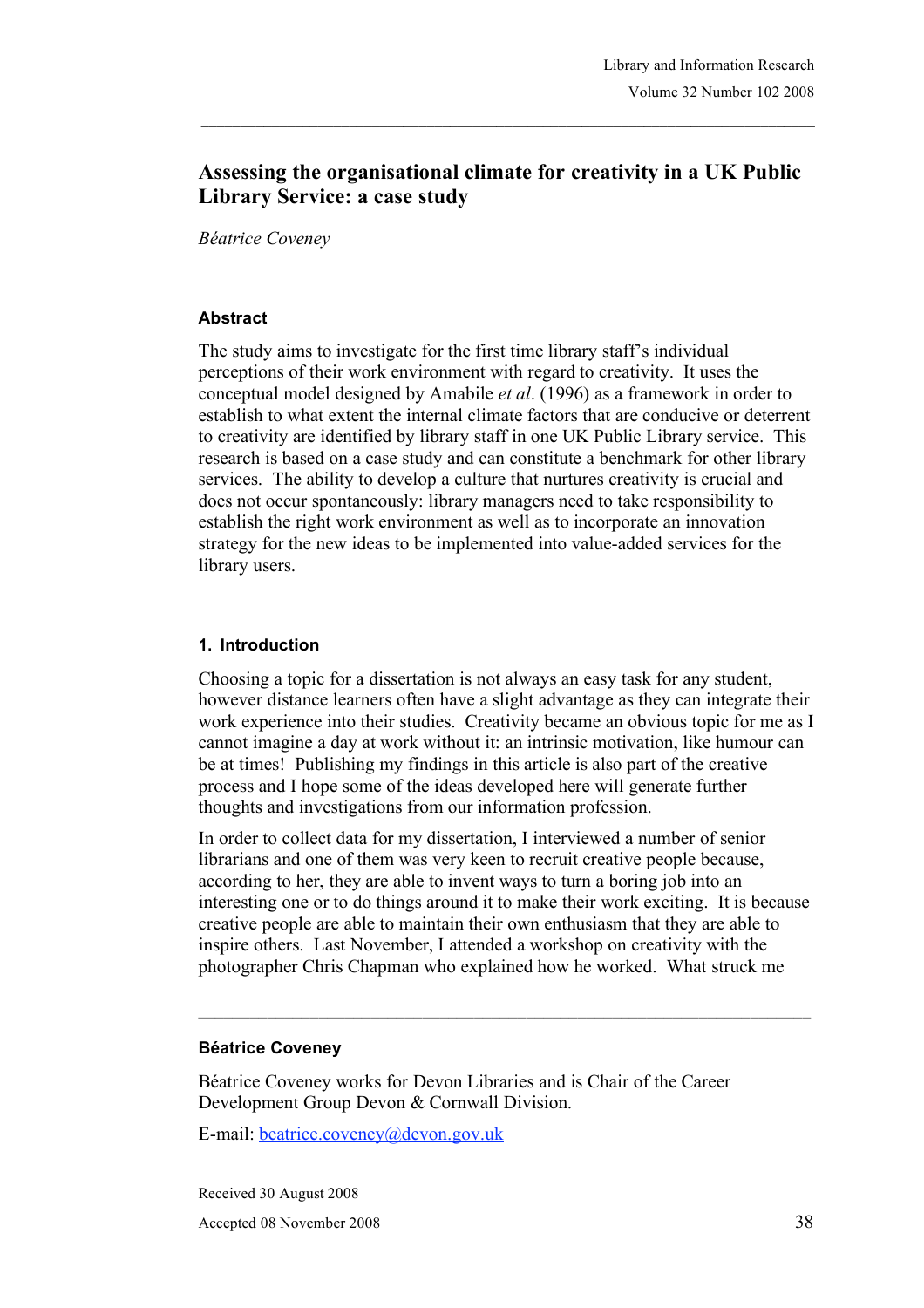was his great sensitivity to the outside world and his aptitude to perceive things that others cannot see. His photographs were a means to transcribe the emotion felt at the time: a kind of magnifying glass for the rest of us. I came to the conclusion that inspiration does not appear by magic, but finds its source from the outside environment, and if library managers are serious about developing creativity in their library service, it becomes apparent that they need to establish a stimulating work environment for library staff to release their potential creativity.

Before we investigate a reliable tool to assess a library work environment for creativity and the methodology used, it seems necessary to define what we mean by creativity and why it has become a crucial skill to possess in the library profession.

## **2. What is creativity?**

The terms "creativity" and "innovation" are often phrased together as they are very much linked. Although there are some variations in meaning, it has been suggested that creativity is the generation of ideas and innovation is the implementation of these ideas (Ensor *et al.*, 2001 and Heye, 2006). Harvard Business School sees innovation as a process and that process begins with two creative acts: idea generation and opportunity recognition. They recognise that in most cases, a problem or an opportunity inspires the insight. The following chart summarises the innovation process:



## **Figure 1: The innovation process**

(Source: HMM Managing for Creativity and Innovation, 2003)

A distinction is also made between incremental and radical innovation. The former either improves upon something that already exists or an existing form is adapted to serve some other purpose. By contrast, radical innovation is something totally new to the world and can take the form of a new product, process or service. The risk involved in implementing radical innovation is much higher than with incremental ones, however the rewards can be as high as the risk taken (HMM, 2003). Borghini (2005) considers that the most common features attributed to creativity are the concepts of novelty/originality and usefulness/value, which appear in different definitions of creativity (Amabile, 1996; Mayer, 1999). Finally, creativity and innovation are often associated to change (Drucker, 1985), and it must be emphasized that the implementation of a new idea leads to change, however change cannot always be regarded as innovative as it does not necessary involve new ideas (Farr and West, 1990). In other words, some library services can be very successful in implementing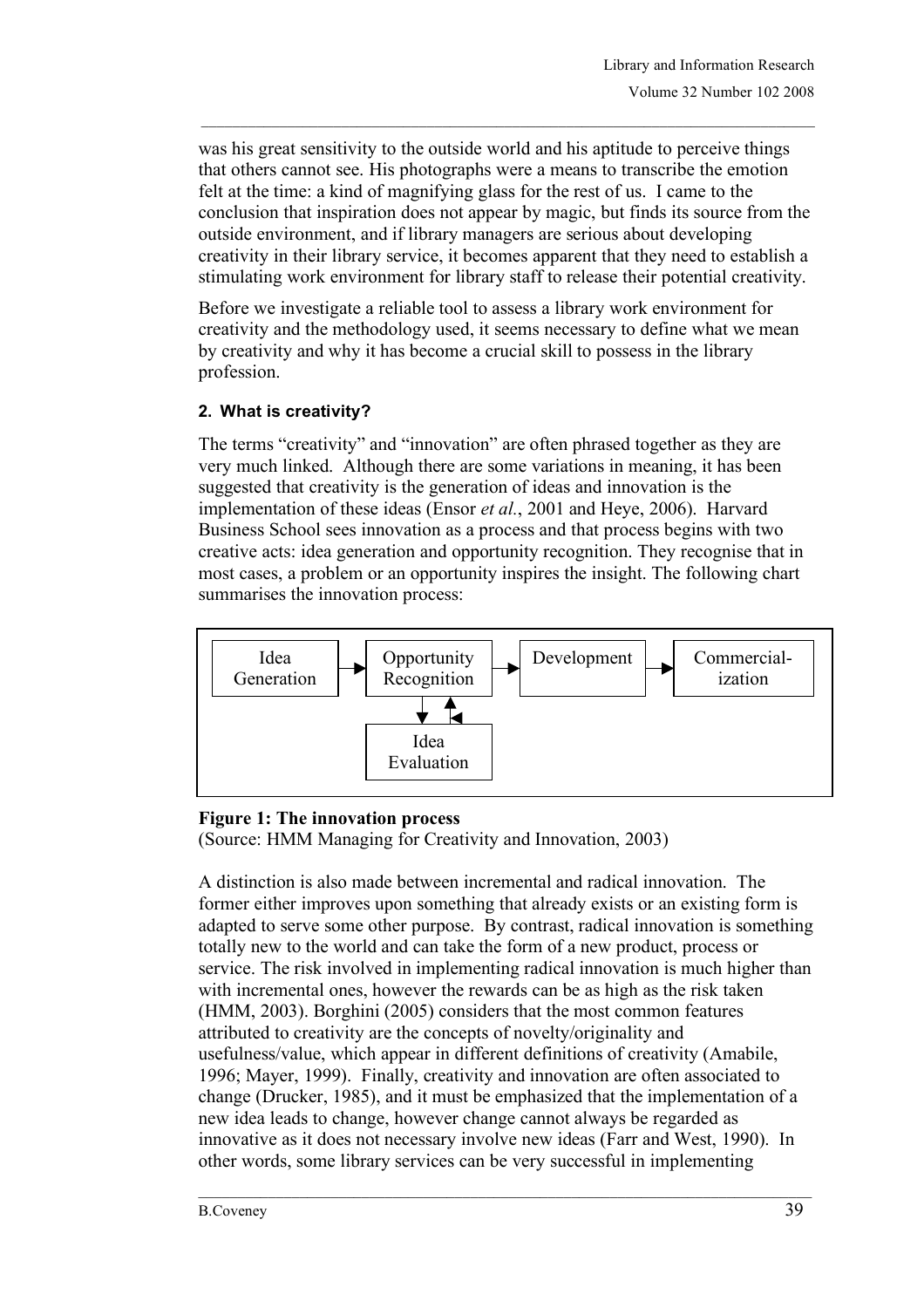change; it does not necessarily imply that they show great originality. And so what? Is it not better to keep a safe approach and try something that has been tested previously by others? Adopting such an attitude may reinforce the idea that Public libraries are part of an old established institution but certainly not a dynamic and inspiring place for the younger generation to be, which may not be helpful in securing their future.

### **3. Why is creativity important?**

Looking at the vast amount of research dedicated to organisational creativity, one cannot help wondering what the fuss is all about. A recent survey carried out in the USA has revealed that creativity was ranked in the top five by corporate leaders as the most critical skill that employees needed to demonstrate (HR Focus, 2007). According to Marshall Egan, the fostering of creativity

*is a necessity, not an option, for most organizations interested in responding to: (a) advancing technology; (b) a changing environment; (c) changing organizational structures or strategies; (d) overcoming competitors that improve their products, processes, and services; (e) evolving customer desires; and (f) evolving societies influenced increasingly by global issues and diversity*.

(Marshall Egan, 2005, 161)

Public Library services have by no means been spared in this turbulent world, having had to deal with changing users' behaviours, financial constraints, rapidly evolving technologies and the impact of government policy (Walton, 2008) and their success and survival depend on creativity if library managers want to ensure their existence in the years to come. One may still consider that responding appropriately to the changing environment is a lesser concern for a public sector than for private businesses. Light (1998) described the critical difference between innovation in the private sector and innovation in the public sector:

*Whereas in the private sector an innovation merely needs to be profitable to be worth doing, in the public sector innovation must be about doing something worthwhile… Second, public sector innovation involves more than simply doing the public's business well… Third, non-profit and government innovation involves the broader public good. The ultimate purpose of innovation is not to win awards, boost public confidence, or attract foundation support, but to create public value.*

(Light, 1998: xv)

#### **4. Recent research on creativity**

Creativity has also addressed using a range of perspectives and at least three different levels of analysis: intrasubjective (focusing on the individual), intersubjective (individuals interacting with each other) and collective (the cultural environment that influences the employees' creativity: Anderson and West, 1998; West, 2001). A growing number of papers suggest that the complexity in the relationships among variables involved in the organisational creative process requires a multi-dimensional approach (Rousseau, 1985;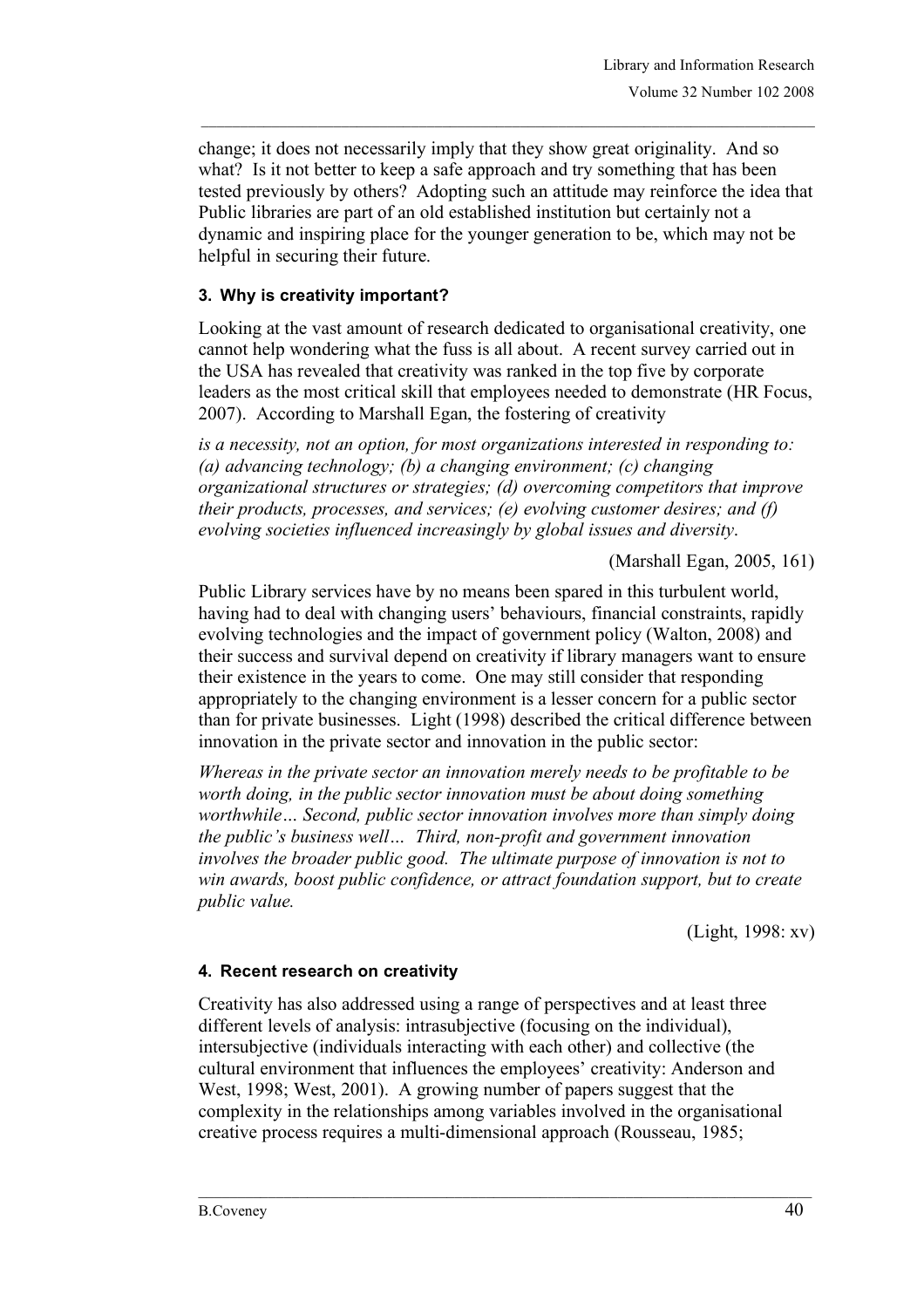Woodman *et al.*, 1993; House *et al.*, 1995; Chan, 1998; Drazin *et al.,* 1999; Williams and Yang, 1999; Borghini, 2005).

Borghini (2005) offers a valuable conceptual approach to organisational creativity, where creativity brings variety to the organisation that integrates it into organisational knowledge that reinforces creativity. The limit to the growth in the creative process is the so-called "core rigidities" or the inability to abandon rules and consolidated knowledge which have proven to be effective in the past. Although this piece of research brings an invaluable insight in the dynamics that brings about or prevents creativity, it does not evaluate a desirable degree for these two dynamics to coexist together so organisational creativity is still happening despite the obstacles.

Comparatively little has been written in the information profession, in particular regarding guidance in fostering creativity at work. However, three recent papers focusing on creativity and innovation in the context of libraries provided useful insights: Heye (2006) offers some valuable practical creativity and innovation tips, while Deiss (2004) reviews recent theories of innovation and strategy in a non-profit organisational environment, particularly libraries. She stresses that strategy can exist without innovation, but the effective implementation of innovation is unlikely to happen without the use of strategy. This view is further developed by Walton (2008), who stresses the relevance of creativity in the strategic management of libraries as well as the importance for the library manager to take responsibility for creativity to occur and develop within the library service. Deiss (2004) also describes libraries as mature organisations with a culture that is more likely to develop "core rigidities" (Borghini, 2004) and she believes that "developing a baseline for the organisation is an important first step in assessing areas for development" (Deiss, 2004, 27), but also stresses that she is unaware of any work carried out assessing organisational creativity in libraries.

## **5. Assessing the work environment for creativity**

Mathiesen and Einarsen (2004) reviewed the available instruments for measuring aspects of the work environment conducive to creativity and innovation. Five instruments were assessed: KEYS: Assessing the Climate for Creativity; Creative Climate Questionnaire; Situational Outlook Questionnaire; Team Climate Inventory; and Siegel Scale of Support for innovation. Only two instruments (KEYS: Assessing the Climate for Creativity and Team Climate Inventory) were considered by Mathiesen and Einarsen (2004) to be of acceptable scientific quality and were well documented in literature. The difference between the two instruments is that the KEYS approach sees climate as individual perceptions of environmental factors on different levels: organisational, supervisory, group and individual, whereas the Team Climate Inventory's approach views climate as shared perceptions and assesses team climate. Mathiesen and Einarsen (2004) conclude that the key finding from these studies is that work environment quality does have an impact on the level of creativity and innovation in group and organisations.

Ensor *et al.* (2001, 2006) produced some interesting studies on the work environment for creativity in the UK advertising industry using the KEYS tool's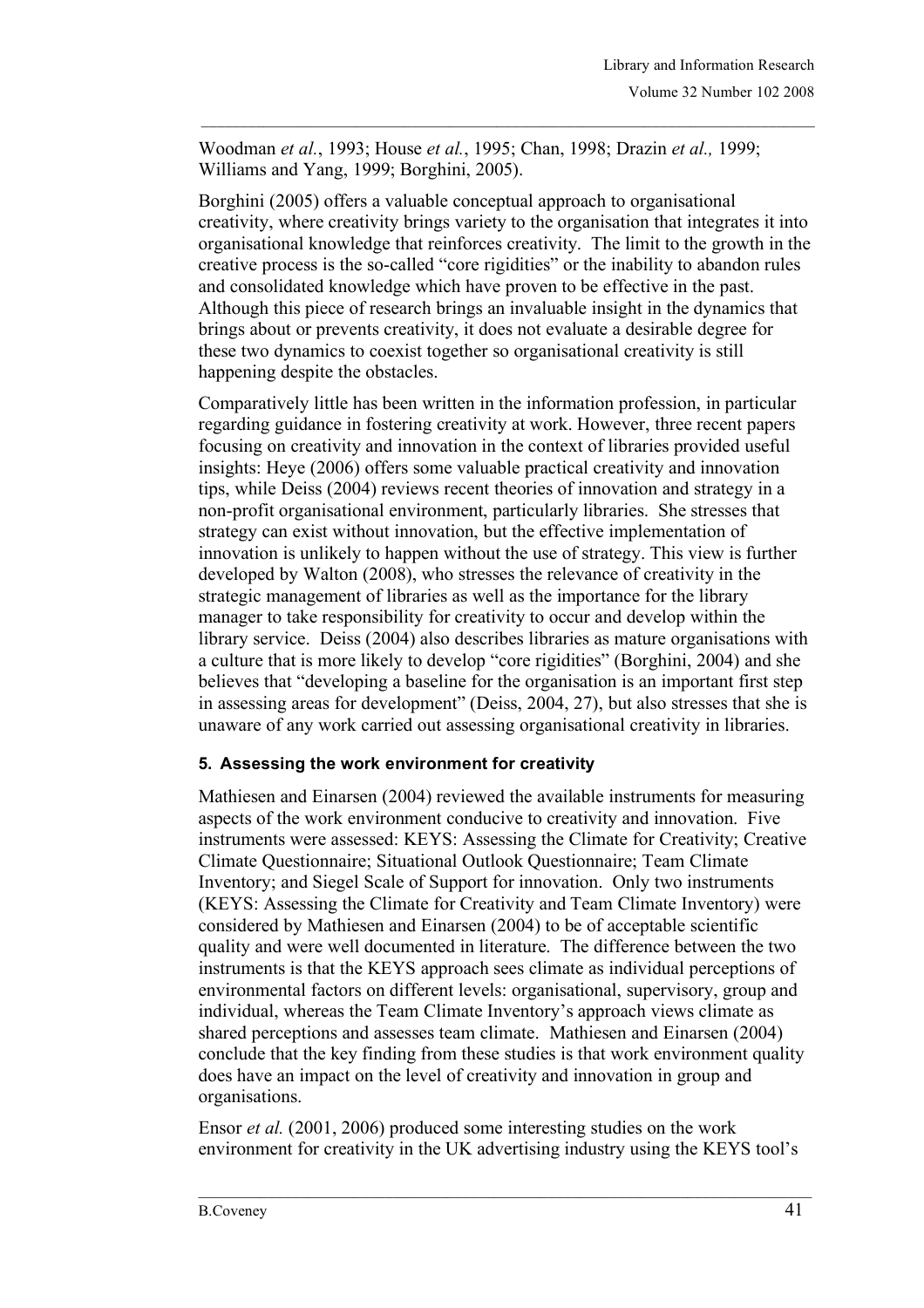dimension model: the first study consists of 30 in-depth interviews whereas the latter makes use of the KEYS instrument tool and aims to identify whether the work environment of advertising agencies display the key elements of the conceptual categories that Amabile *et al.* hypothesise influence organisational creativity. On the whole, Ensor *et al.* 's (2006) findings support Amabile *et al*.'s conceptual framework, however further refinements of the KEYS instrument are suggested especially on the challenging work and workload pressure scales, which seems to reinforce Mathiesen and Einarsen (2004)'s findings concerning the need to further improve the KEYS instrument.

Although creativity is a desirable skill to nurture, there are some people who advocate a more balanced view on managing innovation and change. In *The Ambidextrous Organisation*, Birkinshaw and Gibson (2005) advocate the achievement by organisations of the right balance between adaptability (the ability to plan for the future) and alignment (the ability to deal with present). They use the example of Ericsson which was hit hard during a crash in the telecom industry and was forced to concentrate on the present and to close many of its technology centres. This shows the negative impact when this balance is not achieved. They also stress the need to assess their organisational context and offer a simple tool to use but it gives a quick indication of some quantitative measurement.

## **6. Methodology**

The focus of my study was to assess the perceptions of public library staff of their work environment fostering creativity, more precisely it aimed to identify the values, norms and beliefs of the staff working at different levels within a public library service and forming an organisational culture. Bath and North East Somerset (BANES) Library and Information Service kindly gave permission for me to conduct this study by approaching volunteers among their staff in order to collect data for the research. Overall the service employs 9.3 FTE professional staff and 53.6 FTE other staff, equating to a staff count of 116. As noted earlier, various approaches have been used in the past to assess the work environment for creativity, which solely use quantitative data or qualitative data or a combination of both in the form of questionnaires and interviews. Two types of non-probability sampling were felt to be the most appropriate fieldwork methods as they take into account the relatively small survey population within BANES Library and Information Service and the voluntary nature of this research: convenience sampling to collect quantitative data and snowball sampling for qualitative data.

#### **6.1 Survey Strategy**

In order to gain a precise and comprehensive picture of the staff's perceptions of their work environment, a combination of survey techniques was decided on, in particular online self-completion questionnaire and in-depth interview. The aim of using online self-completion questionnaires is to ensure that the collected data can be aggregated and compared between variables as respondents are given identical cues, whereas the in-depth interview technique enables one to collect additional background information complementary to the questionnaire.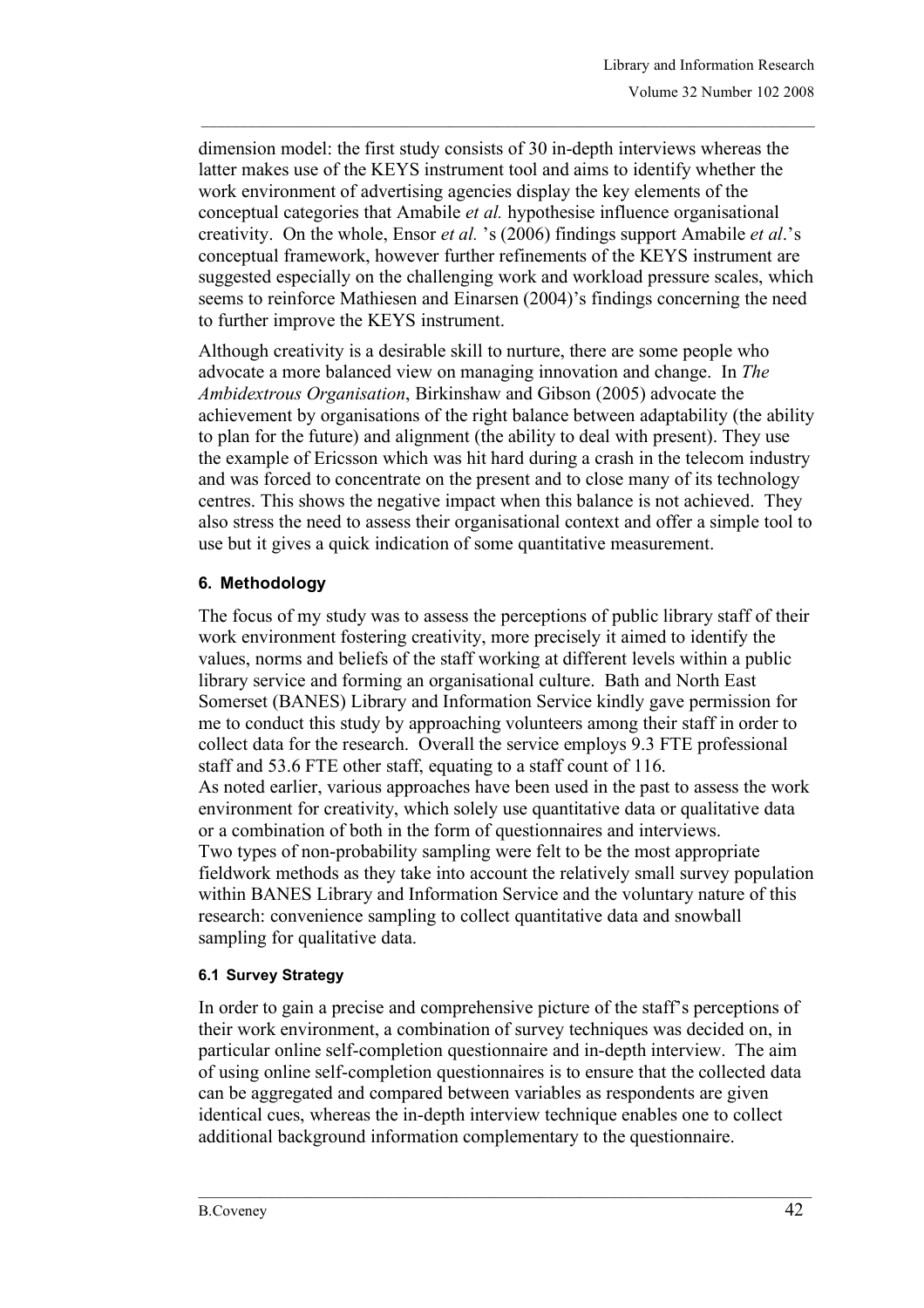The questionnaire is a simplified adaptation of the KEYS instrument: Assessing the Climate for Creativity.

#### **6.1.1 The Keys Instrument: Assessing the Work Environment for Creativity**

As noted earlier, Amabile's KEYS: Assessing the Climate for Creativity seems to offer an effective assessment tool on which to base the design of the present questionnaire. Although its factor structure has been questioned when tested by external researchers (Mathiesen and Einarsen, 2004; Ensor *et al.,* 2006), since many statements referred to more than one factor, it nevertheless offers a solid starting point for assessing for the first time individual staff perceptions of a public library-based environment conducive to creativity. It also enables one to establish some comparisons with other similar studies (Amabile *et al.*, 1996; Ensor *et al,* 2001, 2006) whose findings derived from use of this assessment tool and constitute a database of results and a set of norms which can be used as a baseline against the results obtained from this survey.

#### **6.1.2. Conceptual Model**

Amabile *et al.,* in their conceptual model propose five conceptual categories (encouragement of creativity, autonomy or freedom, resources, pressures and organisational impediments to creativity). These are based on a review of previous research and on a critical incident study of 120 research and development scientists and technicians, who have been asked to describe high and low creativity events from their own work experience (Amabile *et al.*, 1996).

#### **6.1.3. KEYS: the Instrument Tool**

The KEYS instrument developed from the conceptual model measures 5 categories using 10 scales reflecting various dimensions of the work environment. The survey consists of 78 items, in the form of positive or negative statements using a 4-point response scale: always or almost always, often, sometimes, and never or almost never.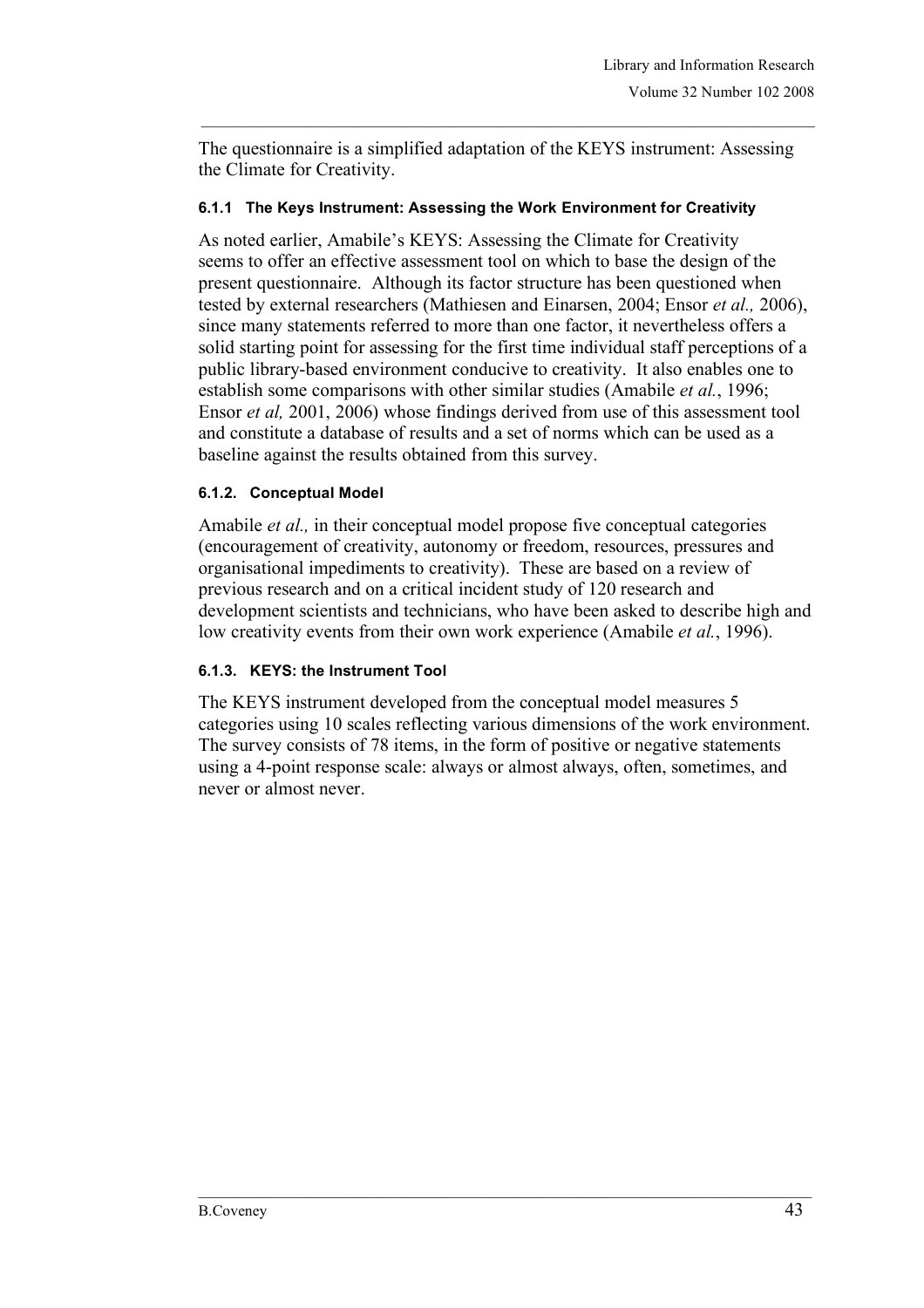| Scale name              | Number of<br>items <sup>1</sup> | <b>Description</b>                              |
|-------------------------|---------------------------------|-------------------------------------------------|
| <b>Stimulant Scales</b> |                                 |                                                 |
| Organizational          | 15                              | An organizational culture that encourages       |
| encouragement           |                                 | creativity through the fair, constructive       |
|                         |                                 | judgement of ideas, reward and recognition      |
|                         |                                 | for creative work, mechanisms for developing    |
|                         |                                 | new ideas, an active flow of ideas, and a       |
|                         |                                 | shared vision of what the organization is       |
|                         |                                 | trying to do.                                   |
| Supervisory             | 11                              | A supervisor, who serves as a good work         |
| encouragement           |                                 | model, sets goals appropriately, supports the   |
|                         |                                 | work group, values individual contributions,    |
|                         |                                 | and shows confidence in the work group.         |
| Work group              | 8                               | A diversity skilled work group in which         |
| supports                |                                 | people communicate well, are open to new        |
|                         |                                 | ideas, constructively challenge each other's    |
|                         |                                 | work, trust and help each other and feel        |
|                         |                                 | committed to the work they are doing.           |
| Freedom                 | 4                               | Freedom in deciding what work to do or how      |
|                         |                                 | to do it; a sense of control over one's work.   |
| Sufficient              | 6                               | Access to appropriate resources, including      |
| resources               |                                 | funds, materials, facilities and information.   |
| Challenging work        | 5                               | A sense of having to work hard on               |
|                         |                                 | challenging tasks and important projects.       |
| Obstacle scales         |                                 |                                                 |
| Organizational          | 12                              | An organizational culture that impedes          |
| Impediments             |                                 | creativity through internal political problems, |
|                         |                                 | harsh criticism of new ideas, destructive       |
|                         |                                 | internal competition, an avoidance of risk,     |
|                         |                                 | and an overemphasis on the status quo.          |
| Workload                | 5                               | Extreme time pressures, unrealistic             |
| Pressure                |                                 | expectations for productivity, distractions     |
|                         |                                 | from creative work.                             |
| Criterion scales        |                                 |                                                 |
| Creativity              | 6                               | A creative organization or unit, where a great  |
|                         |                                 | deal of creativity is called for and where      |
|                         |                                 | people believe they actually produce creative   |
|                         |                                 | work.                                           |
| Productivity            | 6                               | An efficient, effective and productive          |
|                         |                                 | organization or unit.                           |

### **Figure 2: The KEYS environment scales** (Source: Amabile *et al.* (1996))

<sup>&</sup>lt;sup>1</sup> The items refer to the 78 statements that constitute the KEYS questionnaire.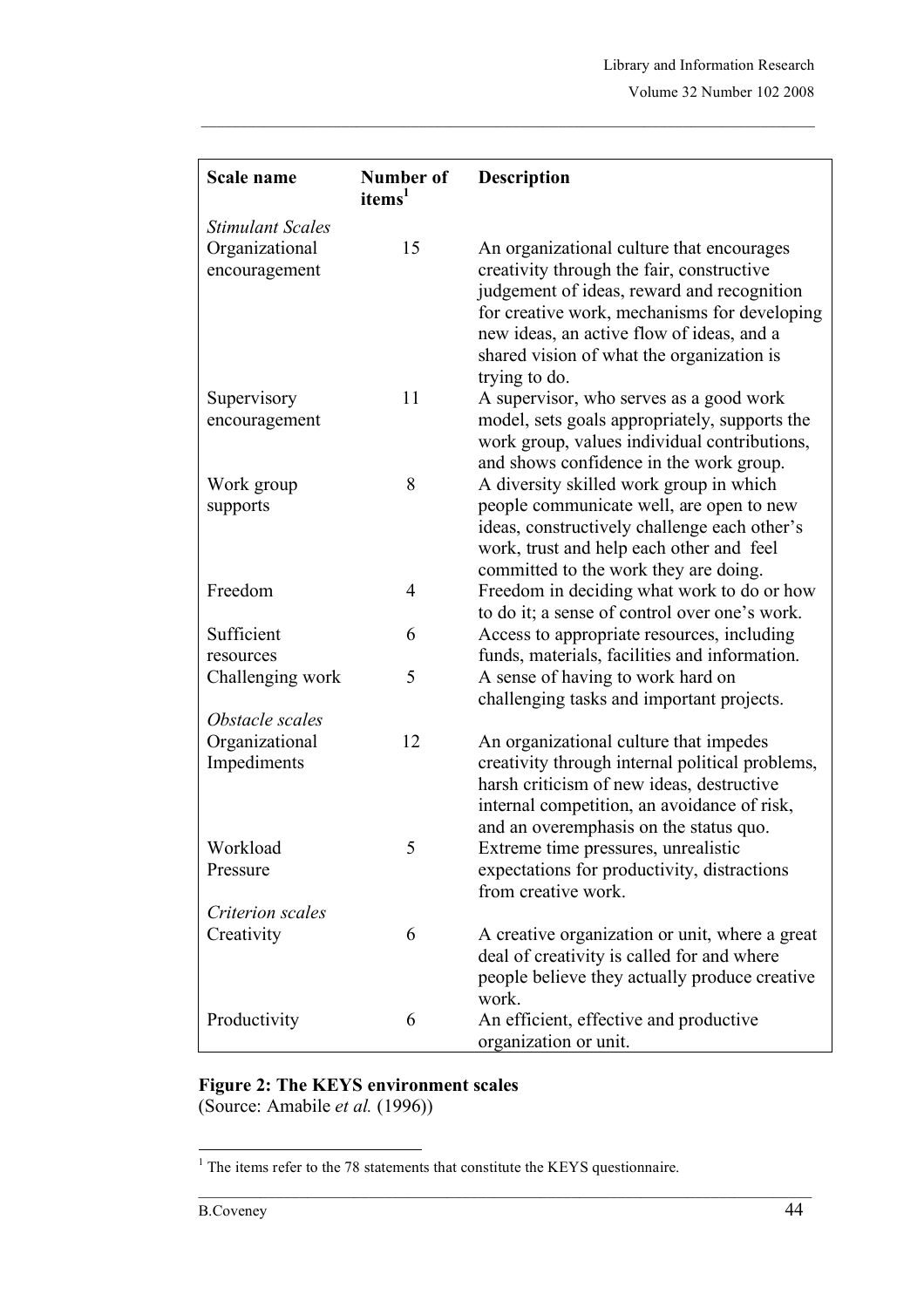### **6.1.4. Design of the Online Self-Completion Questionnaire**

An online questionnaire seemed to be the most appropriate format to survey an entire organisation whose members of staff are scattered around a local authority. For the researcher, it also offers other advantages: not only does it preserve anonymity; it is an economic and effective way to reach potential participants via email and to receive their results immediately. The online format also enables one to mark all questions requiring an answer from the respondents before they can proceed to the next question, preventing the completion of questionnaires with missing data.

For the participating organisation, the online questionnaire is easy to use for the staff and reduces to a minimum the disruption of the staff's library work. Attention was also paid in the design phase to ensure that the amount of time required to complete the questionnaire should not exceed 10 minutes as the emphasis is on encouraging a maximum number of participants across the entire organisation. Therefore, the online questionnaire consists of only 24 positive or negative statements using the KEYS's 4-point response scale: always or almost always, often, sometimes, and never or almost never. The questionnaire is structured around four different levels: organisational, supervisory, group and individual and there are six statements for each level. The questionnaire aims to measure the five conceptual categories: encouragement of creativity, autonomy or freedom, resources, pressures, organisational impediments to creativity using eight scales.

#### **6.1.5. Breakdown of the items**

Data was collected in the following areas:

| <b>Breakdown of the items</b>                       |   |                                                                                                                                                                                                                                                                                   |  |  |
|-----------------------------------------------------|---|-----------------------------------------------------------------------------------------------------------------------------------------------------------------------------------------------------------------------------------------------------------------------------------|--|--|
| Scale                                               |   | <b>Number of items</b> Related statements                                                                                                                                                                                                                                         |  |  |
| Stimulant scales<br>Organisational<br>encouragement | 4 | We are encouraged to develop new ideas                                                                                                                                                                                                                                            |  |  |
|                                                     |   | Creative work is valued and recognized<br>People receive fair and constructive<br>feedback about their new ideas<br>We know what our organisation wants to<br>achieve.                                                                                                            |  |  |
| Supervisory<br>encouragement                        | 5 | My line manager serves as a good work<br>model<br>My line manager shows confidence in my<br>work<br>My line manager sets goals appropriately<br>I can talk freely and openly with my line<br>manager.<br>My line manager encourages me to take<br>risks and failure is acceptable |  |  |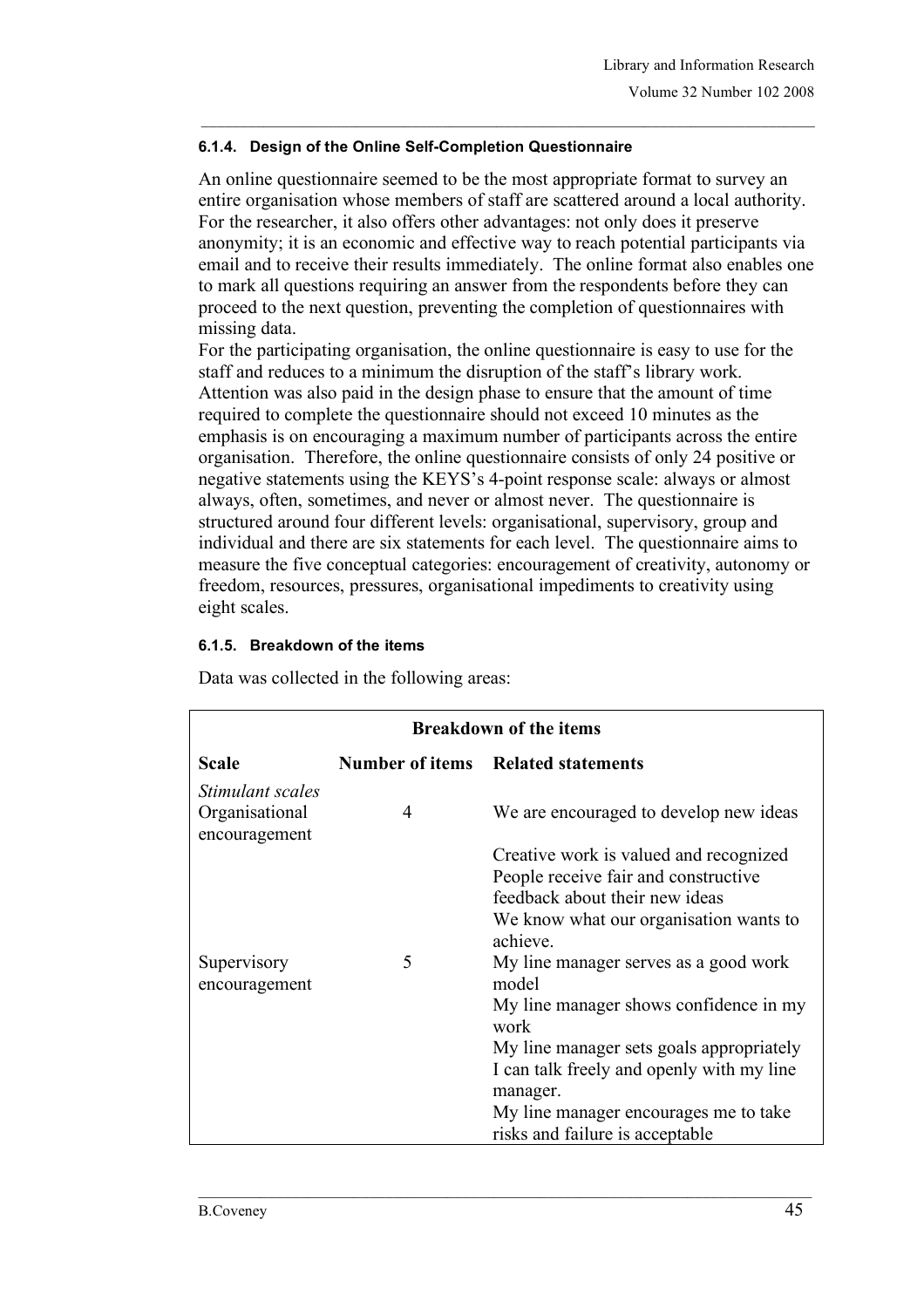| <b>Breakdown of the items</b>           |                        |                                                                                                                                                                                                                                                                                                                                                                                   |  |  |
|-----------------------------------------|------------------------|-----------------------------------------------------------------------------------------------------------------------------------------------------------------------------------------------------------------------------------------------------------------------------------------------------------------------------------------------------------------------------------|--|--|
| <b>Scale</b>                            | <b>Number of items</b> | <b>Related statements</b>                                                                                                                                                                                                                                                                                                                                                         |  |  |
| Work group<br>support                   | 6                      | We get along well and treat each other<br>fairly<br>People's different backgrounds help us to<br>develop new ideas<br>We respect everyone's contributions<br>We like to pick each other's brains as it<br>offers a variety of options to resolve<br>problems<br>We have a shared commitment to make<br>our project a success<br>We constructively challenge each other's<br>ideas |  |  |
| Freedom                                 | $\mathbf{1}$           | I have the freedom to decide how I am<br>going to carry out my own work                                                                                                                                                                                                                                                                                                           |  |  |
| Sufficient<br>Resources                 | $\mathbf{1}$           | Generally, I can get the resources I need<br>for my work                                                                                                                                                                                                                                                                                                                          |  |  |
| Challenging<br>Work<br>Obstacles scales | 1                      | My work provides me with stimulating<br>challenges                                                                                                                                                                                                                                                                                                                                |  |  |
| Organisational<br>Impediments           | 3                      | There are many political problems in my<br>organisation<br>The internal competition is high and<br>people do not trust each other<br>I don't dare doing anything different for<br>fear of failing or being negatively<br>criticized                                                                                                                                               |  |  |
| Workload<br>pressure                    | 3                      | I have too much work to do in too little<br>time<br>Deadlines have a positive impact on my<br>work<br>I feel too often distracted by colleagues,<br>emails                                                                                                                                                                                                                        |  |  |

### **Table 1: Distributions of the survey statements according to their categories**

The 2 criterion scales (creativity and productivity) were excluded from the survey mainly for two reasons:

- The need to keep the survey as brief as possible<br>• The focus of the study was to identify to what ex
- The focus of the study was to identify to what extent the 5 key elements which Amabile *et al.* (1996) hypothesise influence organisational creativity are present in this Public Library service, and not how staff perceive the level of creativity and the level of production of creative outputs in their organisation.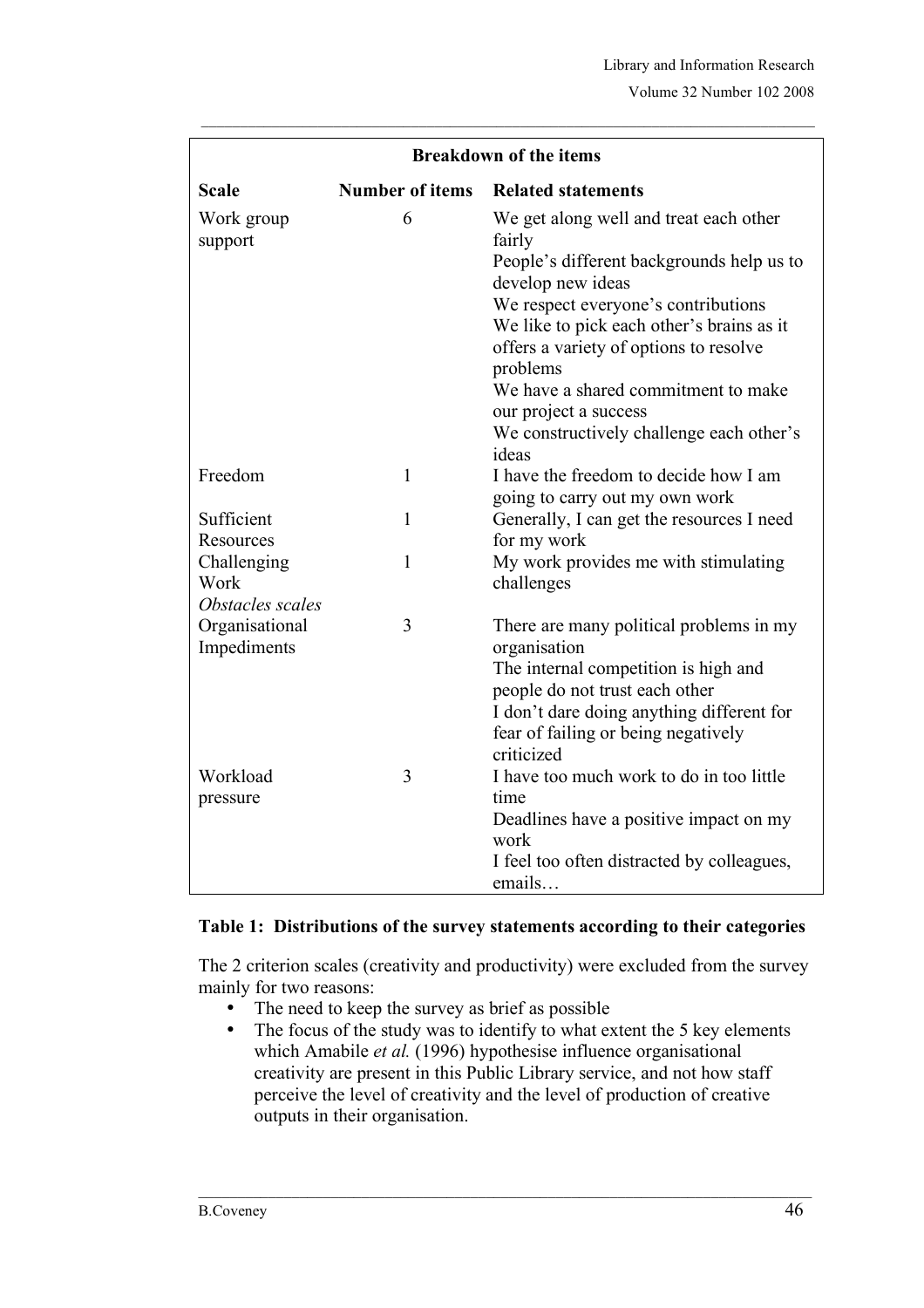### **6.1.6. Breakdown of the Staff Structure**

Data was collected breaking down the staff structure by their work location and consists of 3 locations. It was also important to check whether the full spectrum of the population was represented. The level of responsibilities using the salary grades within the library service was felt to be the most appropriate way of doing this.

#### **6.1.7. In-Depth Interviewing**

This survey technique consists of gathering qualitative data using both semistructured and unstructured interviews, which were conducted in person.

The main aims of using this technique were:

- To compensate the limitations of the first technique, in which the respondents can only reply to the pre-determined questions, using the set of answers offered.
- To use the KEYS environment scales as a support for interviewees to identify to what extent the given dimensions have been particularly determinant in creative projects or activities.
- To identify if there are any other internal factors not identified in the KEYS environment scales conducive to creativity.
- To gain some background knowledge about the organisation, as we cannot understand the behaviour of members of a social group other than in terms of a specific environment in which they operate (Bryman, 2001, 279).

#### **6.2 Data analysis**

Quantitative data and qualitative data resulting respectively from the selfcompletion questionnaire and the in-depth interviews require different approaches to analysis.

For the quantitative data, most of the variables were ordinal. Some of the analysis was univariate and some bivariate and the results are presented in various forms including frequency tables, diagrams. Likely relationships were explored and explanations offered where possible.

For the qualitative data, the results transcribed the main concepts highlighted by the interviewees, and offered some valuable additional information in which the quantitative data can be contextualized.

Finally, comparisons with similar studies using either qualitative or quantitative data were drawn. However, many of the conclusions are necessarily tentative and several of the areas explored would require further and more substantial research particularly in an information profession work environment.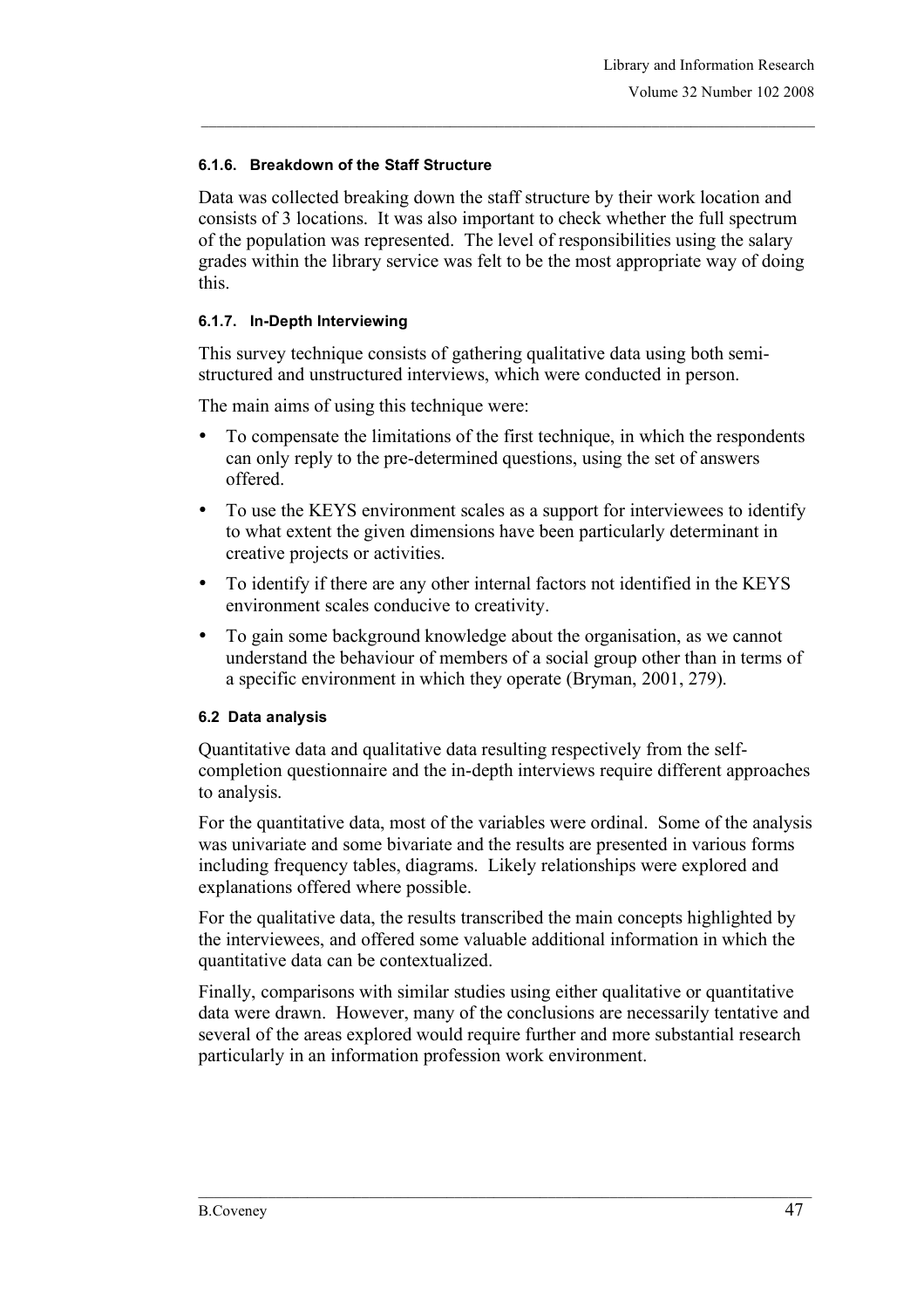#### **6.3 Limitations and lessons learned**

The analysis of results has revealed a number of areas in the methodology that could have been improved, in particular in the design of the online questionnaire. Some results, especially in categories with multiple statements, have displayed excessive findings, with grade categories comprising less than three people and being difficult to validate. Dividing the structure into four broader variables would have avoided this situation. Another piece of information that would have been useful to collect is whether staff were full-time or part-time in the organisation, as this would have enabled exploration as to whether this had an impact on the staff's responses.

#### **7 Findings at BANES Library & Information Service**

Even if the findings were interesting, they do not allow for generalisations as the response rate from the questionnaire was 23.27% and there were two volunteers for the interviews. The results can only be considered representative of the respondents' own views and cannot represent the perceptions of the whole staff of this organisation. The results that came out the questionnaires and the in-depth interviews show nevertheless some trends worth commenting upon and offer a starting-point for improved understanding.

Maybe the first impression that comes to mind is that the results are overall very positive and it would be legitimate to question whether the findings may suffer from a certain halo effect. When designing the online questionnaire, attention was paid to write positive as well as negative statements in order to avoid expected answers from the respondents. Another opposite concern was that the questionnaire might generate excessively negative results, particularly common in a "blame culture". The final results suggest that the surveyed population had a consistently positive perception of their work environment, and this appears to echo one of the observations from the IDeA Peer Review, which gave a very clear indication that the service had a no-blame culture: "…the peer review team strongly identified with the complete lack of any blame culture amongst staff and members. This is a sign of a healthy organisation and augurs well for the future."<sup>2</sup> This fact seems to support the positive results found for work group support, supervisory encouragement and to a certain extent organisational encouragement as well as accounting for the perceived absence of organisational impediments.

The research found, from the surveyed population, that BANES Library Service is organised in a way that allows them to develop the six dimensions enabling creativity: work group support, freedom and supervisory encouragement being the highest rated factors. Dimensions hampering creativity scored a relatively low result among the same population although workload pressures appeared to be an issue on a daily basis for 30.61% of respondents and for 30.76% as a regular problem.

 $<sup>2</sup>$  An IDeA Peer Review, designed to help the library service to assess its current achievements and</sup> its capacity to change, was carried out in April 2005 at BANES Library service.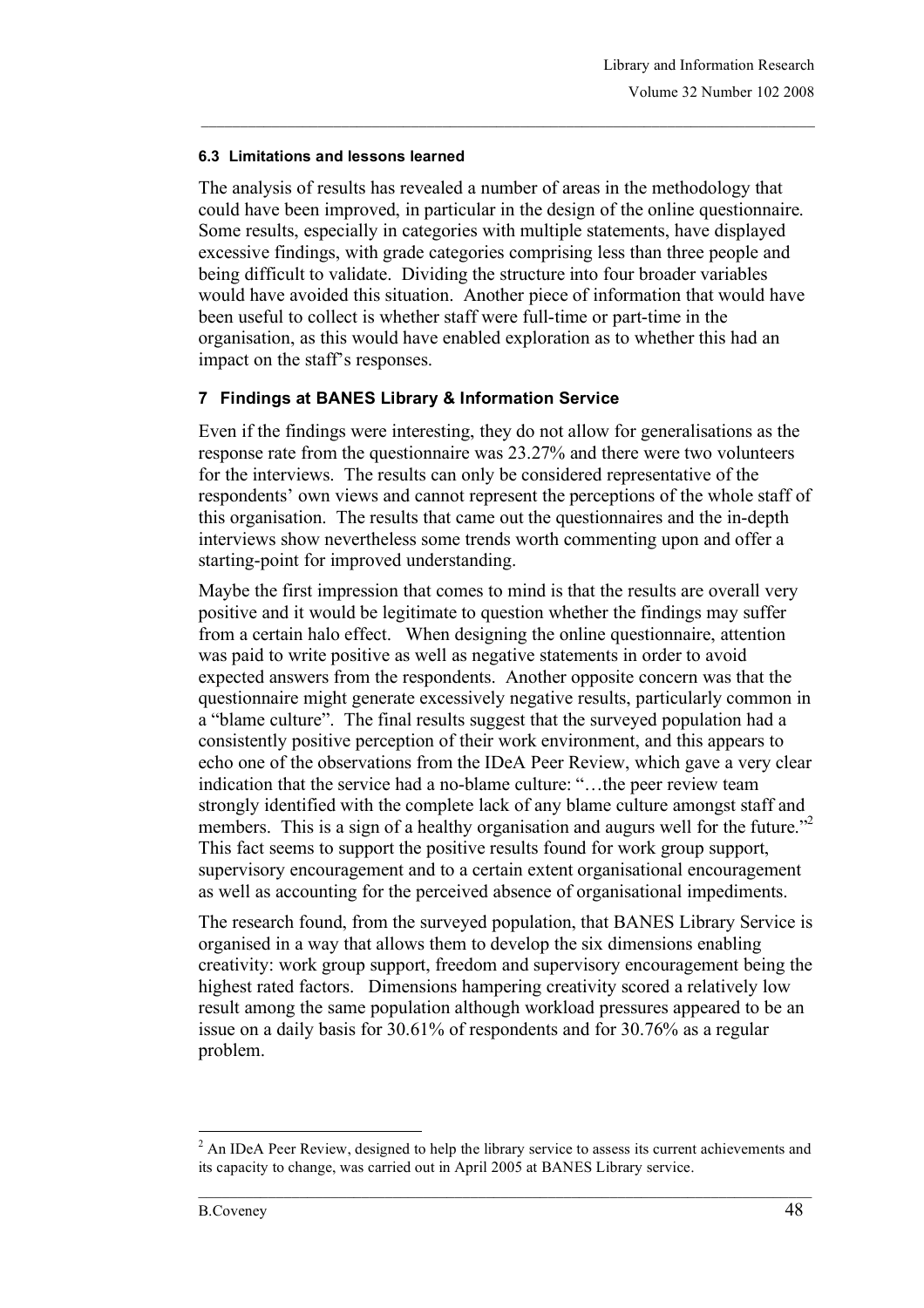### **7.1 Organisational Encouragement**

There was a strong sense from the information gathered during the in-depth interviews that organisational goals and objectives were used on a systematic basis at the start of a new project. It appeared that the lower the employees were in the hierarchy, the less aware they were of the organisation's objectives. Unfortunately, the questionnaire does not provide evidence that these employees could possibly work part-time in the service. Both interviewees stressed the importance of setting up clear boundaries in which creativity could take place and this seems to echo the views of Judge *et al.* (1997) who describe successful innovation as "chaos within guidelines" that allow freedom in the context of the goals. Clear communication was stressed to be an important element by both interviewees as a means to establish a climate of confidence and trust within the organisation, one interviewee recognised that senior managers were much encouraged to develop new ideas and this had a positive impact in building up their own level of confidence.

### **7.2 Supervisory Encouragement**

A high level of confidence is also perceived through the organisation as 73.05% of the respondents surveyed believed that their line manager showed confidence in their work. Communication for 65.38% of the respondents was felt to be constantly free and open with their line managers. Interviewee 2 described open communication as a "two-way process". She stressed the importance of listening to library representatives' suggestions and of giving evidence that they are put into place the following year. This can reinforce the message for staff that their ideas are valued and recognised and this mutual openness to ideas can be seen as operating through the same mechanisms that are associated with fair, supportive evaluation.

Reward methods were briefly overviewed by one interviewee and were related to good work, to reward individuals, or used as an incentive to increase team performance; however she was not certain of their effectiveness and favoured methods that reward teams rather than individuals. Reward methods as a means to motivate or inspire staff to become more creative have been reviewed in the literature with warnings: Tushman and O'Reilly (1997) stressed the importance for managers to be sensitive to which methods of rewards and recognition will inspire staff (at an individual as well as a team level) in their specific organisation to develop their creative skills. Amabile *et al.* (1986) pointed out that creativity can be enhanced by staff expecting a reward as a supplementary bonus: a confirmation of one's competence and a means to do more interesting work in the future. On the other hand, rewards that are perceived as a means to an end can undermine creativity.

## **7.3 Work group support**

Work group support appeared to generate the highest scores as most of the respondents (76.92%) believed that the staff in the organisation always or almost always get on well and treat each other fairly. Possibly a disadvantage of developing a highly friendly atmosphere within an organisation is that staff may feel pressured to constructively challenge other colleagues in looking for new and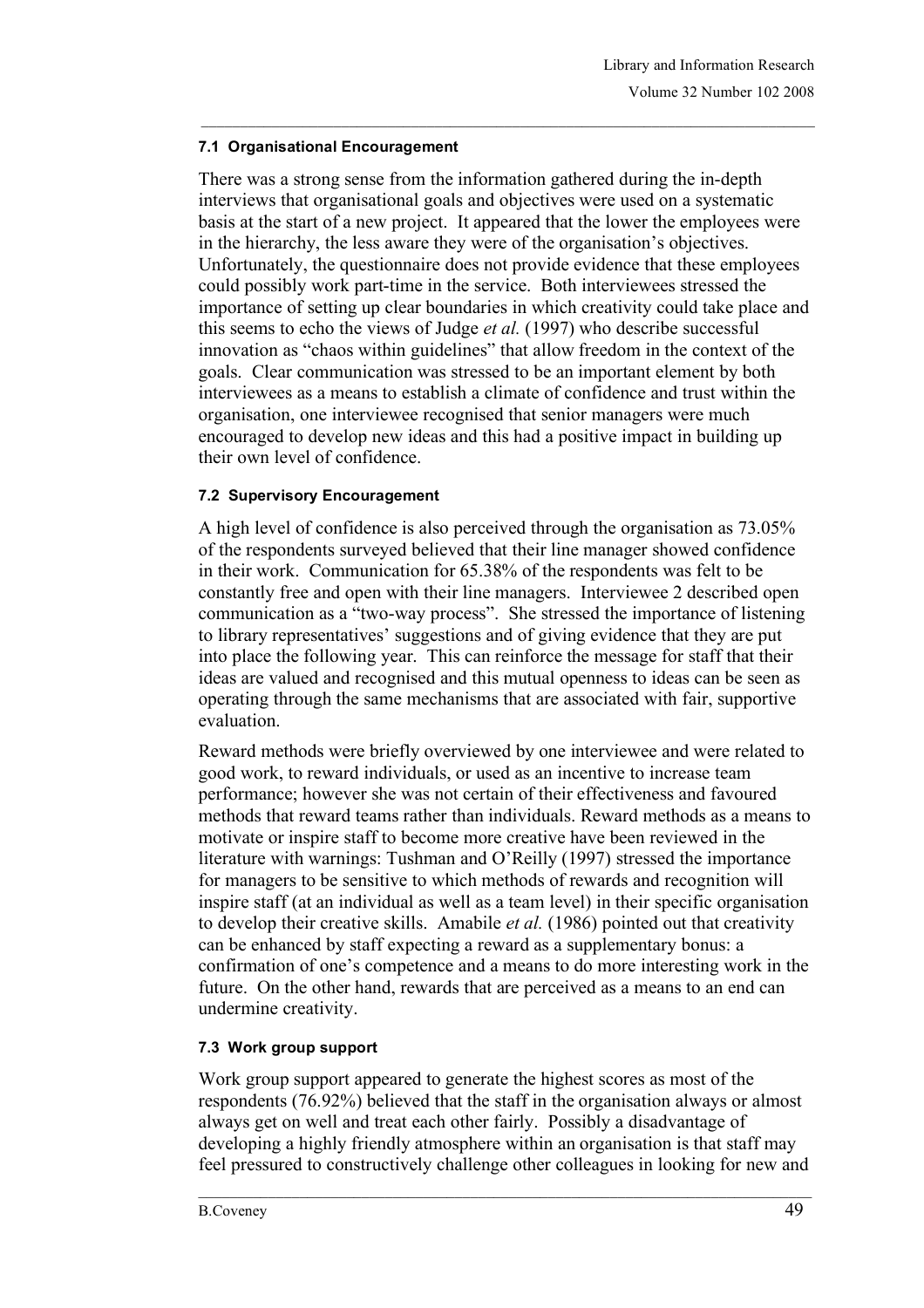improved ways of working. The results in this area were relatively low (26.92%) meaning that staff always or almost always constructively challenge each other's ideas compared with other results in this category. This view is also acknowledged in one of the interviews: "…you are paid to manage, not to be nice to people and we do that too much…"

People's different backgrounds are perceived more as assets to develop new ideas than as barriers for homogeneity or for a shared commitment to make a project a success. Both interviewees stressed that the work involved in a library service has changed over the years and it was more important to have the required skills to do a job regardless of one's background than to have simply a qualification in librarianship. Having a positive work environment, in which serious conflicts among staff are uncommon, may also lead senior staff to feel confident enough in recruiting staff from diverse backgrounds.

#### **7.4 Freedom, Sufficient Resources and Challenging Work**

For 80.76% of the respondents, there was a strong feeling that they were given some autonomy to decide how they carry out their own work. It was stressed in the interviews that this freedom can only exist within boundaries. A fair number of respondents considered their job offered them stimulating challenges although this was felt more strongly by the senior staff.

One of the challenges, highlighted by one interviewee was the lack of resources or their difficult position at facing a decreasing budget. Ironically, this area has led staff dealing with finances to develop their creativity in order to make the best use of the financial resources. Nevertheless, sufficient resources could become a serious problem for an organisation if one only concentrates on dealing with the existing resources without looking at the long term either to generate more income or to attract more funding in order to make the service sustainable. It could also be a source of distraction for the staff, who could focus their work on reducing the resources to the minimum instead of concentrating their efforts on creating services that add value for the library users.

#### **7.5 Workload Pressures**

Workload pressures were perceived as significant by 30.61% of the respondents, who believed that they were working constantly under pressure and 30.76% felt pressured on a regular basis. The workload pressures were perceived across the organisation, however to a lesser extent by library assistants. It was stressed by one interviewee that time pressure affects people differently and deadlines can be perceived as having a negative impact on someone's work but can be equally perceived as a useful tool for someone else.

Smaller structures were said by one of the interviewees to facilitate quick decision processes as they involved a limited number of people. But they may also lead staff to have more roles to play in the organisation and responsibilities to deal with and as a consequence, prevent staff from having time to generate new ideas. Filipczak (1997) noted that organisations where creativity and innovation were encouraged allowed 15% of their personnel's time for generating new ideas and working on their favourite projects. However, too much emphasis on productivity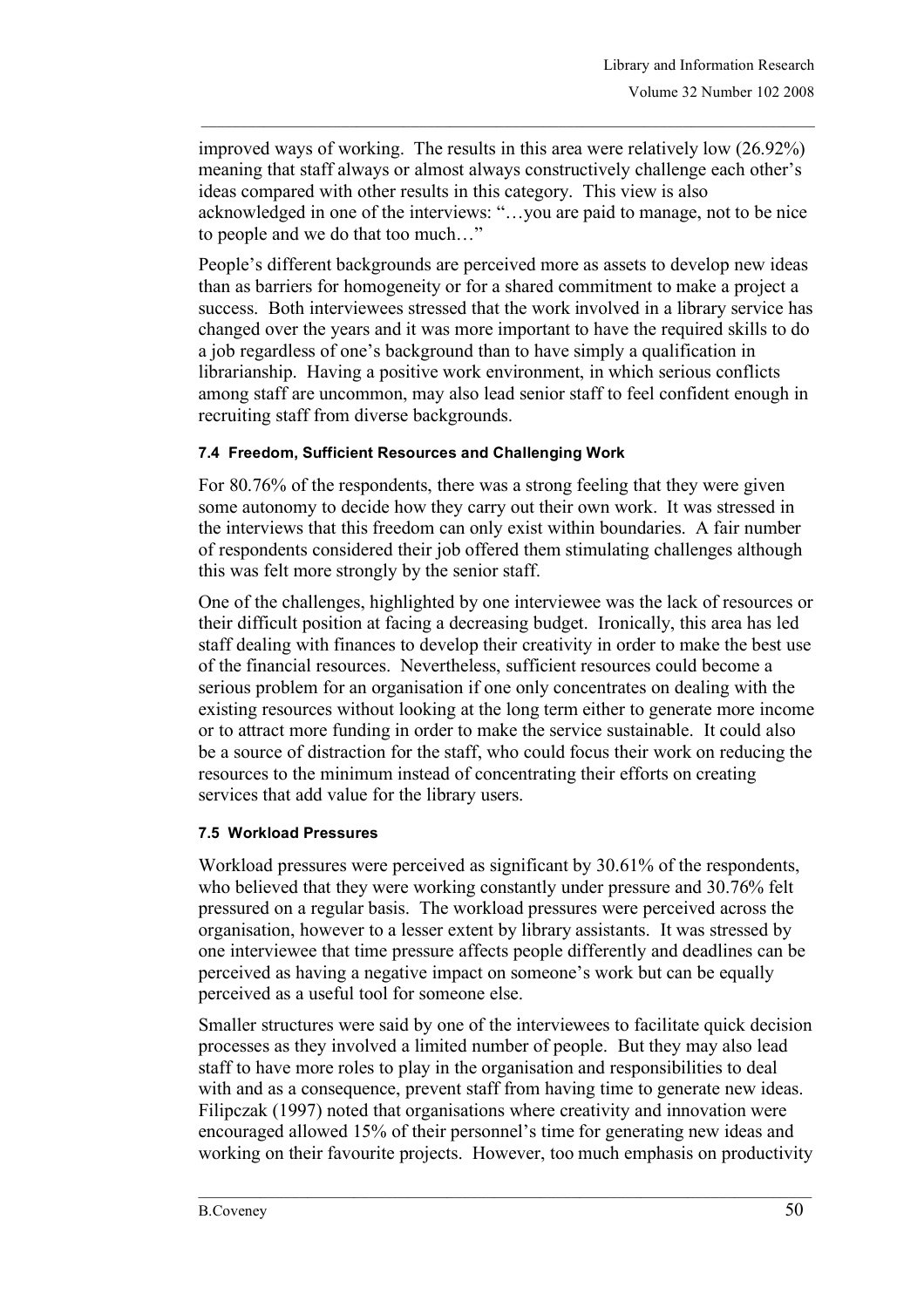and downsizing means staff to have to work harder and has a negative impact on creativity.

### **7.6 Organisational Impediments**

Organisational impediments did not seem to be significant in the results from either the quantitative or qualitative data collected at BANES Library Services. A general impression gathered from the interviews was that staff with more conventional skills or qualifications might consider that their role within the service was less valued and as a consequence might feel less ready to share their expertise in creating reader development activities or services for the benefit of the library users.

### **7.7 Additional factors**

Some additional factors that were not explicitly developed in the questionnaire were provided during the in-depth interviews. Three main areas were described as promoting creativity within the library service: small structure, training and the recruitment of creative people. Small structures were highlighted by both interviewees as having a positive impact on creativity and the implementation of new ideas. One interviewee stressed that smaller structures enable staff to make decisions more quickly than in bigger structures, involving fewer people to find common ground. This view is also shared by Tushman and O'Reilly (1997) who claim that cultural norms that lead to quick decision making (such as "speed is important" and "the work rate is fast") should promote the implementation of new ideas. The same interviewee also believed that another advantage of having a small structure when managing change was the relative ease in identifying blockages or individuals resisting change, which would help to find adequate solutions during the change process. One can also deduce that smaller structures require less rigid and formal procedures with fewer levels in the hierarchy to enable a genuine flow of ideas, however one possible disadvantage for some members of staff working in small structures would be to have broadly defined job responsibilities and this may lead them to suffer more severely from workload pressures.

Training was also mentioned by both interviewees as enabling the staff to have the right tools to implement change, more precisely for developing new strategies and working differently. Interviewee 2 felt strongly about the benefit she gained from her coaching training as she was now confident to challenge and encourage staff in finding solutions to problems they raised. Training was considered on the whole as raising the staff's level of confidence in implementing change within the organisation.

Another clear indication that BANES is promoting a culture that nurtures creativity is the recruitment of creative people. One of the interviewees was responsible for recruiting new staff and stated that she paid particular attention to ensuring that the keywords "creative", "passionate" and "enthusiastic" were part of the job description or the job specification. As the values and beliefs of management are reflected in the type of people that are appointed, it has been demonstrated that the recruitment and the appointment of employees play an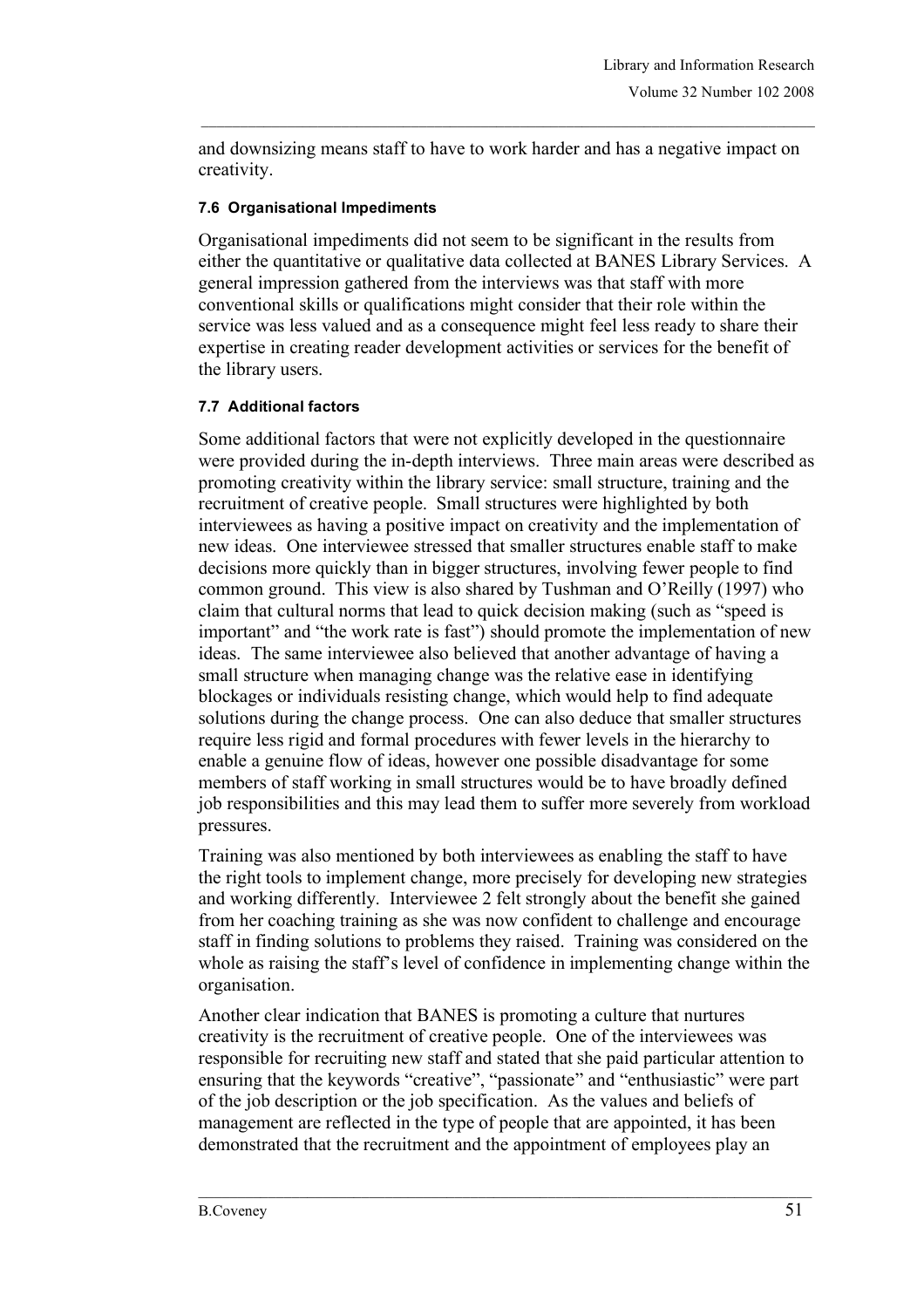important part in promoting and stimulating a desired orientation, such as creativity in an organisation (Gardenswartz and Rowe, 1998).

## **8 Comparisons of the current findings with other similar studies**

A number of studies have focused on the impact of the work environment on creativity. A lot of research has been carried out in the private sector in the United States, which includes the work by Amabile *et al.* However, Ensor *et al.* (2001, 2006) have based their research on the UK advertising agencies and the aim of their studies was to identify whether the work environment of advertising agencies in the UK presented the key factors (both positive and negative) of the conceptual categories which Amabile *et al.* hypothesised to influence organisational creativity. Two studies were carried out:

- one that involved in-depth interviewing in six London-based advertising agencies (Ensor *et al.*, 2001) and
- another (Ensor *et al.*, 2006) that gathered quantitative data using the KEYS instrument designed by Amabile *et al.* in two London-based advertising agencies. A stratified sampling approach was adopted and the response rate was 63% of the 203 individuals surveyed.

The findings from the first study revealed that UK advertising agencies were organised in a way that enables them to strongly develop the work dimensions that enhance a creative work environment*.* The factors that usually hamper creativity in a work environment were perceived by the interviewees from the UK advertising industry as largely insignificant. One similarity with the current study is that the in-depth interviews were also undertaken by representatives of the senior management, whose views may differ from those at different levels within the organisation.

Ensor *et al.*'s (2001) findings also identified additional factors:

- team building:
- recruitment;
- mentoring;
- age profile.

Most of the advertising work is based on project and teamwork and it was felt that the capacity to constantly build and dismantle teams was essential in order to deliver creative products against tight deadlines. Meeting deadlines was not perceived as necessarily a negative factor, although it was recognised that the accumulation of continual deadlines can potentially lead to creative burnout.

In contrast with library staff, most of the workforce employed in the advertising industry are young as they are under 40. One may be inclined to believe that young staff may be more attracted to work in a fast-paced environment. Training was also identified as an important factor to foster creativity, however approaches in training staff were significantly different from BANES Library service. The library service provided formal courses while the advertising agencies believed that mentoring was a critical factor in supporting creativity. This difference could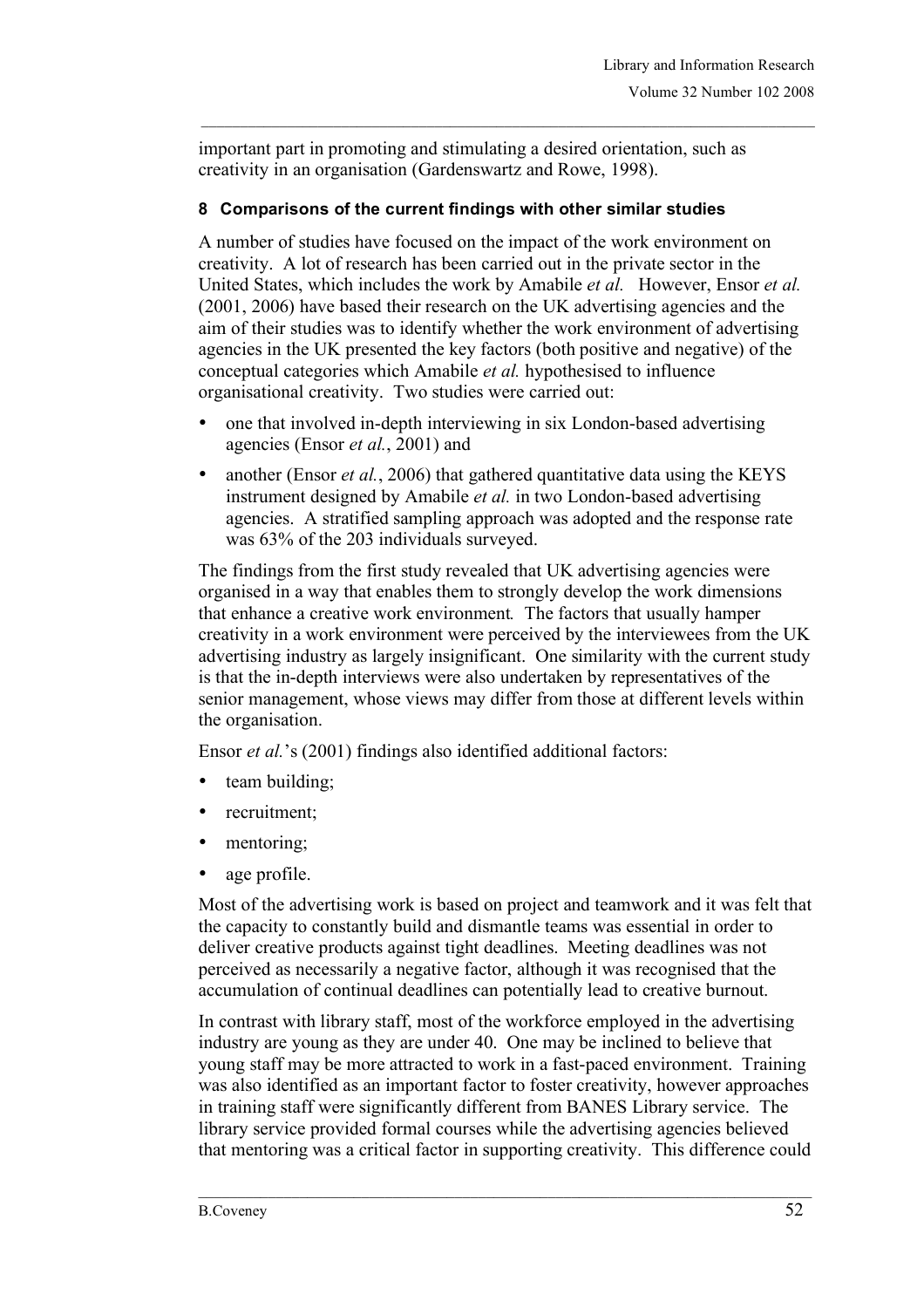be related to the relatively young age of the staff employed in UK advertising agencies, compared to a library service environment.

The findings from the advertising agencies and BANES Library service stressed the importance of developing a "no blame" culture so that individuals have the freedom not to confront to established patterns of thinking.

The second study carried out by Ensor *et al.* (2006) gives more precise results on organisational creativity in UK advertising agencies. The main advantages of this study were that:

- the original KEYS instrument was used and therefore valid comparisons in results could to be generated against the KEYS database, which offers a norm;
- the KEYS instrument enables respondents to answer open-ended questions;
- the results were collected recently and were based on the same culture, whose staff share a similar Weltanschauung, "worldview" and assumptions shared by people who live in the same country at the same period of time.

Their main findings demonstrated that there were no significant differences from the KEYS database on the dimensions concerning supervisory encouragement, freedom and creativity.

However, the advertising agencies' results were higher on the work group support, sufficient resources, productivity, lack of organisational impediments and low work pressures scales. Nevertheless, on the challenging work scale, the results were lower than those on the KEYS database. Overall the findings of Ensor *et al.*'s research support key aspects of Amabile *et al.*'s conceptual framework. However it was suggested that further refinements to the KEYS instrument are needed especially with regards to the category on pressures (challenging work and time). As stressed by one of the BANES Library Service's interviewees, time pressure on creativity can have positive and negative effects depending on the individual's intrinsic motivation. Amabile *et al.* (2002b) suggested that if further research supported their findings on time pressure, then the conceptual model should be modified in order to take into account the positive and negative effects that time pressure can have on various individuals.

The main similarities between the present findings and those from the UK advertising industries are that they both stressed the importance of developing a non-blame culture and generated a high score on the work group support dimension. A lack of organisational impediments was also a common factor in fostering creativity for both sectors. However, the main differences between the types of organisation seem to lie within the workload pressures and sufficient resources dimensions, where they were perceived as challenging at BANES Library Service. But this could merely be highlighting a difference between larger and smaller structures or between organisations from the private and the public sectors.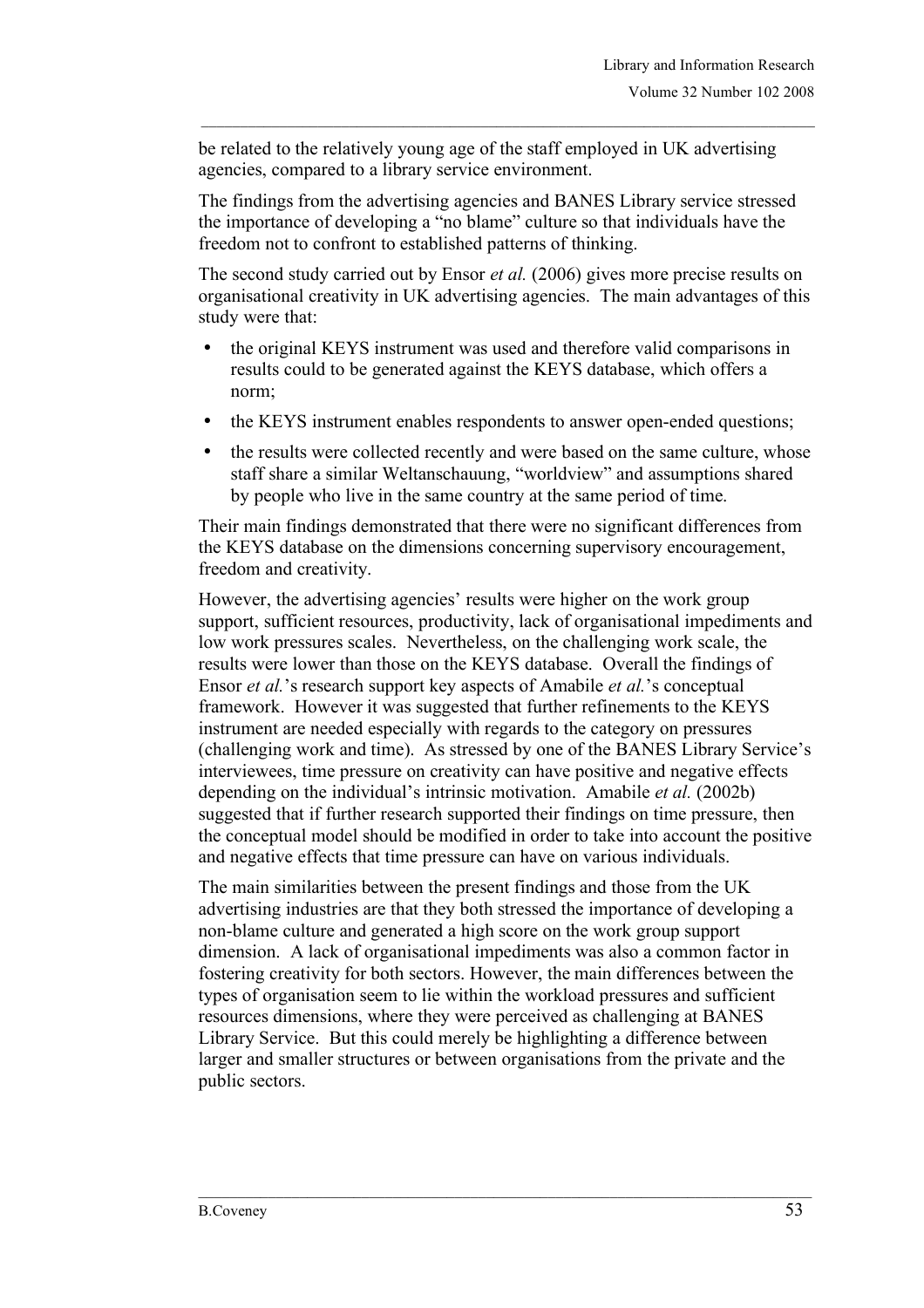## **9 Conclusion**

The current study aimed to explore the area of creativity within a Public Library service and adapted Amabile *et al.*'s conceptual model to assess for the first time whether its work environment fosters creativity. Many of the conclusions are necessarily tentative. An assessment tool that would encompass strategies in involving the public in generating new ideas, occasionally described as tapping the ideas of customers or learning from Lead Users (HMM Managing for Creativity and Innovation, 2003) or Library Friends' Groups, would certainly add value to the exercise. The study did not explore specifically to what extent the use of new technologies could facilitate the generation of new ideas within a work environment and this approach would certainly generate some interesting findings.

## **References**

Amabile, T.M. (1996) *Creativity in context.* New York, NY: Westview Press.

Amabile, T.M., Conti, R., Coon, H., Lazenby, J., and Herron, M. (1996) Assessing the work environment for creativity, *Academy of Management Journal,* **39**(5), 1154-1185.

Amabile, T.M., Hennessey, B.N. and Grossman, B.S. (1986) Social influences on creativity: the effect on contracted-for reward, *Journal of Personality and Social Psychology,* **50**(1), 14-23.

Amabile, T.M., Hadley, C.N. and Kramer, S.J. (2002a) Creativity under the gun, special issue on the innovative enterprise: turning ideas into profits, *Harvard Business Review,* **80**(8), 52-61.

Amabile, T.M., Mueller, J.S., Simpson, W.B., Hadley, C.N., Kramer, S.J. and Fleming, L. (2002b) Time pressure and creativity in organizations: a longitudinal field study, *Working paper No. 02-073.* Cambridge, MA: Harvard Business School, 1-23.

Anderson, N. R. and West M.A. (1998) Measuring climate for work group innovation: development and validation of the climate inventory, *Journal of Organizational Behavior,* **19**(3), 235-258.

Birkinshaw, J. and Gibson, C. (2005) *The ambidextrous organisation.* London: Advanced Institute of Management Research.

Borghini, S. (2005) Organizational creativity: breaking equilibrium and order to innovate, *Journal of Knowledge Management,* **9**(4), 19-33.

Bryman, A. (2001) *Social research methods.* Oxford: Oxford University Press.

Chan, D. (1998) Functional relations among constructs in the same content domain at different level of analysis: a typology of compositions models, *Journal of Applied Psychology,* Vol. **83(**2), 234-246.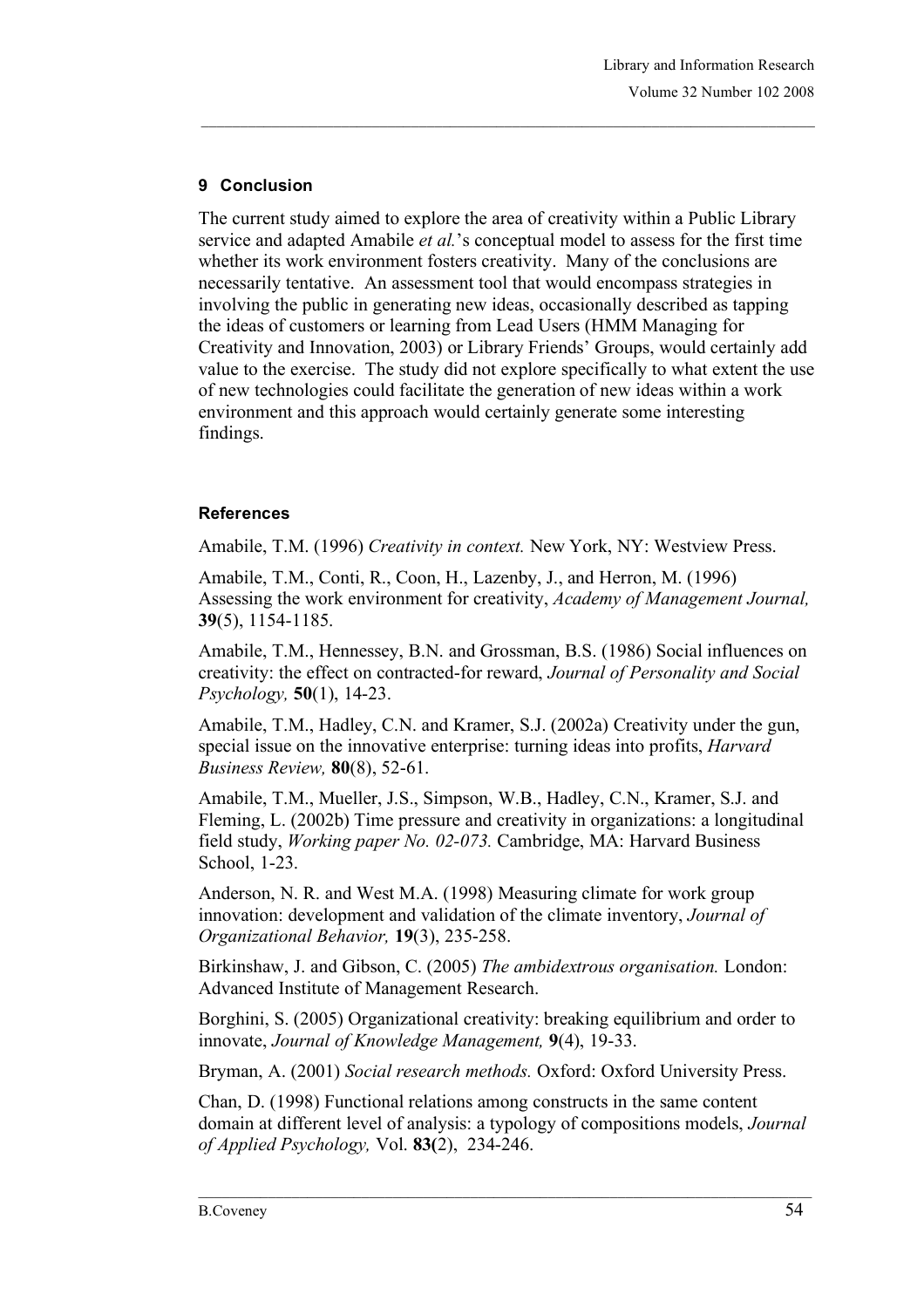Deiss, K. J. (2004) Innovation and strategy: risk and choice in shaping usercentered libraries, *Library Trends,* 53(1), 17-32.

Drazin, R., Glynn, M.A. and Kazanjian, R.K. (1999) Multilevel theorizing about creativity in organizations: a sense-making perspective, *Academy of Management Review,* **24**(2), 286-307.

Drucker, P.F. (1985) *Innovation and entrepreneurship.* London: William Heinemann Limited.

Ensor, J., Cottam, A. and Band, C. (2001) Fostering knowledge management through the creative work environment: a portal model from the advertising industry, *Journal of Information Science,* **27**(3), 147-155.

Ensor, J., Pirrie, A. and Band, C. (2006) Creativity work environment: do UK advertising agencies have one? *European Journal of Innovation Management,* **9**(3), 258-268.

Filipczak, B. (1997) It takes all kinds: creativity in the workforce, *Training,* **34**(5), 32-40.

Gardenswartz, L. and Rowe, A. (1998) Why diversity matters, *HR Focus,* **75**(7), 51-53.

Harvard Business School (2003) *Managing creativity and innovation.* Boston, MA: Harvard Business School Press.

Heye, D. (2006) Creativity and innovation: two key characteristics of the successful 21<sup>st</sup> century information professional, *Business Information Review*, **23**(4), 252-256.

House, R., Rousseau, D.M. and Thomas-Hunt, M. (1995) The meso paradigm: a framework for the integration of micro and macro organizational behaviour, *Research in Organizational Behaviour,* **17**, 71-114.

HR Focus (2007) Creativity and innovation: must-haves for global success, **84**(3), 8.

Judge, W.Q., Fryxell, G.E. and Dooley, R.S. (1997) The new task of R&D management: creating goal-directed communities for innovation, *California Management Review,* **39**(3), 72-85.

Light, P.C. (1998) *Sustaining innovation: creating nonprofit and government organizations that innovate naturally.* San Francisco: Jossey-Bass.

Marshall Egan, T. (2005) Factors influencing individual creativity in the workplace: an examination of quantitative empirical research, *Advances in Developing Human Resources,* **7**(2), 160-181.

Mathisen G. E. and Einarsen, S. (2004) A review of instruments assessing creative and innovative environments within organizations, *Creative Research Journal,* **16**(1), 119-140.

Mayer, R.E. (1999) Fifty years of creativity research. In: Sternberg, R.J. (ed.) *Handbook of Creativity.* New York, NY: Cambridge University Press. 449-460.